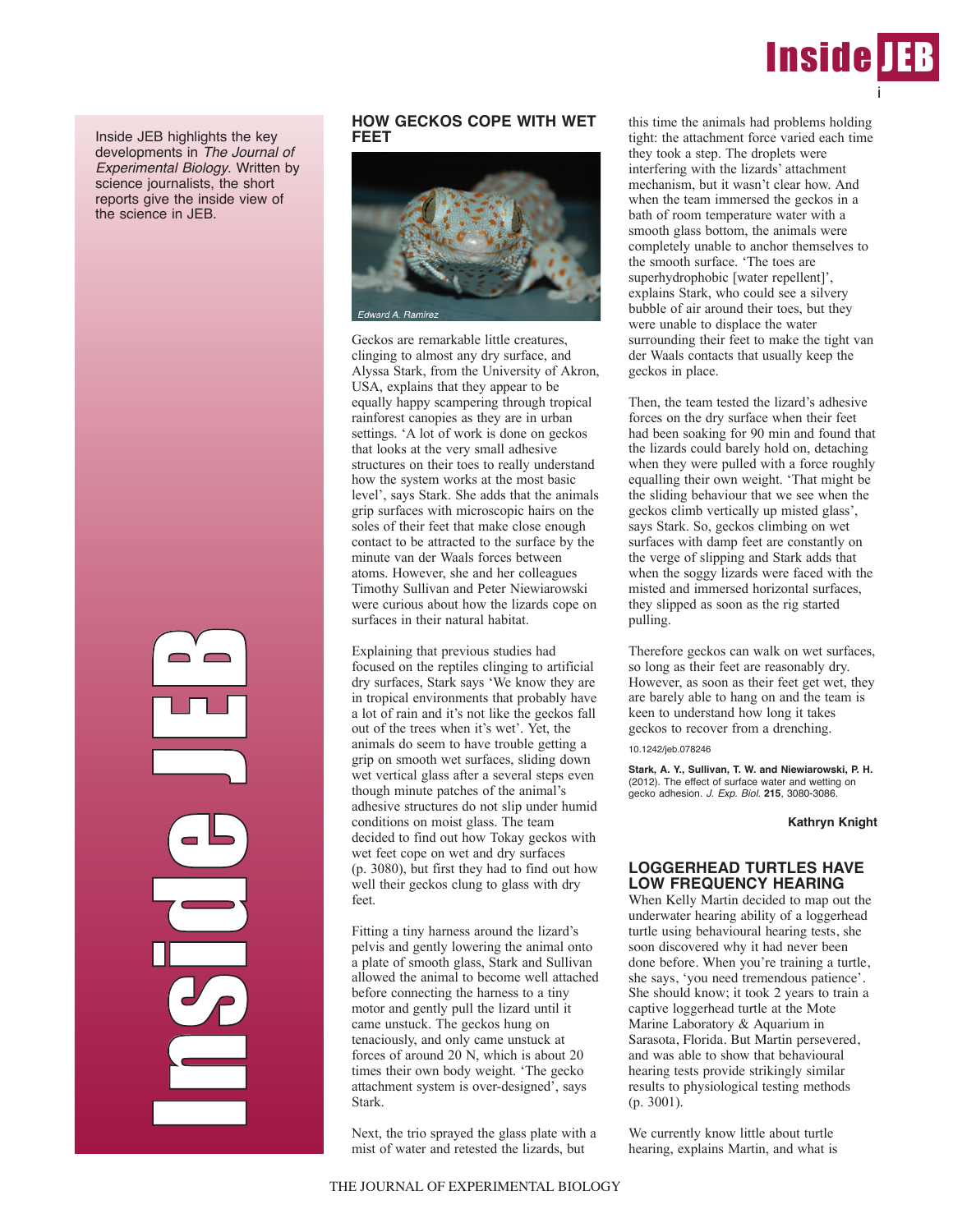



known is based on electrophysiological tests, in which electrodes measure voltages generated by the brain in response to sounds. While these tests are quick and relatively simple, they don't provide a direct measure of hearing ability. But if Martin could show that the results of electrophysiological tests correlate well with behavioural hearing tests, it would provide reassurance that

electrophysiological tests are accurate.

Undeterred by the scant success of previous attempts to train reptiles, Martin set to work training a 31 year old loggerhead turtle to respond to sounds. With the turtle positioned in front of a training platform, Martin activated an LED light suspended from the platform to signal the start of a trial. During a 'go' trial, Martin played a sound through an underwater transducer. To indicate that she had heard the sound, the turtle had to swim to a plastic response paddle suspended in the water and press it with her beak. During a 'no-go' trial, no sound was played, and the turtle had to indicate that she couldn't hear anything by not pressing the response paddle after the LED light was switched on. If the turtle got it right, she was rewarded with food; if she didn't, Martin briefly switched off the overhead lights. But the turtle's erratic behaviour proved to be problematic, especially when she lost her appetite in the months before the nesting season. 'It was a frustrating period', Martin recalls. 'It took months to develop behavioural consistency.'

Eventually, Martin was ready to test how sensitive the turtle's hearing really was. By playing sounds of varying frequencies and incrementally decreasing or increasing the volume between trials, she found that the turtle was able to hear sounds between 50 and 800 Hz. This is fairly low frequency hearing compared with humans, who can typically hear between 20 and 20,000 Hz. But would electrophysiological tests produce the same results? To find out, Martin inserted electrodes under the turtle's skin just above the brain, played sounds at different frequencies, and recorded the signals from the electrodes. To her astonishment, the results correlated closely with the range established during

the behavioural tests. Given the difficulties training the turtle, Martin says, 'It was a big surprise that the results aligned so well'.

Martin concludes that electrophysiological methods can be used to conduct simple and fast hearing tests for wild or untrained marine turtles. She acknowledges that other loggerhead turtles will need to be tested to confirm this conclusion. But, she says, 'This is a first step towards a better understanding of marine turtle hearing abilities'.

10.1242/jeb.078220

**Martin, K. J., Alessi, S. C., Gaspard, J. C., Tucker, A. D., Bauer, G. B. and Mann, D. A.** (2012). Underwater hearing in the loggerhead turtle (*Caretta caretta*): a comparison of behavioral and auditory evoked potential audiograms. *J. Exp. Biol.* **215**, 3001- 3009.

**Yfke Hager**

## **CANARIES CAN'T CHEAT ON SEXY A SYLLABLES**



Male birds have many features in their arsenal to attract healthy female mates, including ostentatious plumage, complex dances and elaborate vocal performances. However, Roderick Suthers, from Indiana University, USA, and Eric Vallet and Michel Kreutzer, both from the Université Paris Ouest Nanterre La Defense, France, explain that it is unclear exactly how a male bird's vocal performance communicates his fitness. According to the team, female domestic canaries are particularly willing to mate with males that incorporate a specific wide bandwidth twonote syllable – the so-called 'sexy' A syllable, executed at a high 15 syllables  $s^{-1}$ repetition rate – into their repertoire. So, Suthers and his colleagues decided to analyse the males' vocal tract gymnastics to find out how difficult the syllable's trills are to coordinate and how they convey information about male fitness (p. 2950).

Explaining that the two sides of the bird's syrinx are capable of producing sound independently – with the left side producing low frequency notes while the right side

produces high frequency sounds – Suthers and his colleagues surgically implanted two thermistors, one in each side of the male canary's syrinx, to measure airflow through the organ and to determine which side of the syrinx produced the pair of characteristic sexy syllable notes. The team also inserted a cannula into one of the bird's airsacs to determine the airflow direction. Repeating the surgery on two other birds, the team then recorded the birds' songs and determined which side of the syrinx produced each note.

Having identified seven sexy syllables in the birds' recitals and analysed the airflow producing them, the team found that each sexy syllable was produced as the birds pulsed their breath while exhaling. Also, each syllable was separated by minibreaths – when the birds inhale swiftly after a syllable to replace the exhaled air – allowing the bird to sustain a lengthy recital. The team says, 'The combination of these two respiratory strategies permits high note repetition rates', allowing the males to hit the  $15$  syllables s<sup>-1</sup> repetition rate required for a syllable to be deemed 'sexy' by the female. In addition, Suthers and his colleagues found that despite repeating the syllables at an extremely high rate, each syllable still had a wide frequency bandwidth, which is a key feature of sexy syllables, achieved by sequentially alternating two notes, one from either side of the syrinx.

The team explains that as each half of the syrinx is controlled by one brain hemisphere, it is the ability of the males to coordinate the two brain hemispheres (bilateral coordination) to alternate the pair of sexy syllable high and low frequency notes – resulting in a wide bandwidth spectrum – that allows the female to assess her suitor's coordination and quality. They also suggest that listening for two-note sexy syllables allows females to rule out cheats with poor bilateral coordination that could produce similar effects by only using one half of the syrinx.

So, it appears that females have evolved a preference for sexy syllables because they reveal how well coordinated males are. The team says, 'Females who prefer these traits should have a higher probability of choosing a male with excellent bilateral coordination than females that choose based on only one or a few of these traits'.

#### 10.1242/jeb.078253

**Suthers, R. A., Vallet, E. and Kreutzer, M.** (2012). Bilateral coordination and the motor basis of female preference for sexual signals in canary song. *J. Exp. Biol.* **215**, 2950-2959.